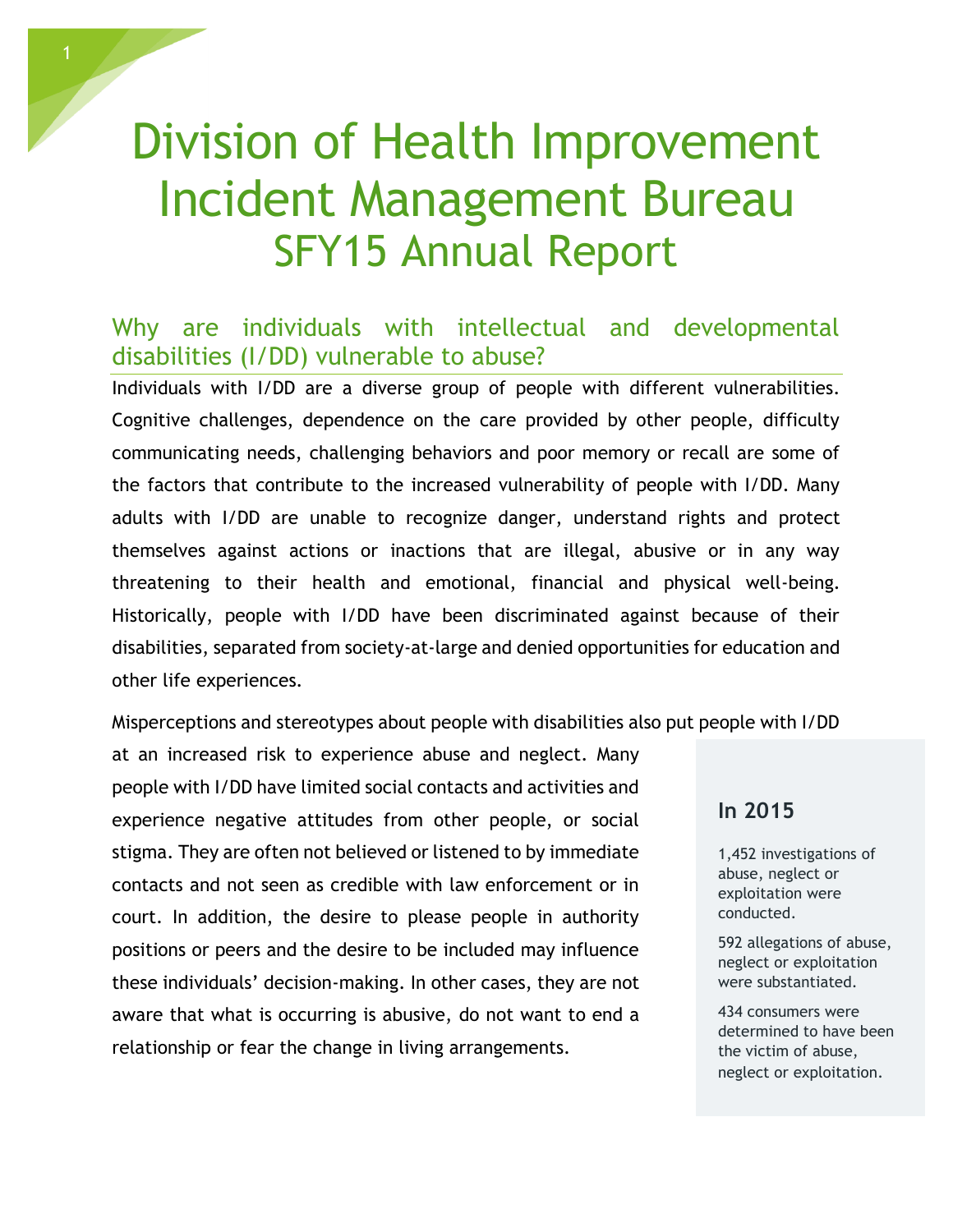# Why are individuals with intellectual and developmental disabilities (I/DD) vulnerable to abuse?

The Incident Management Bureau (IMB) serves individuals with I/DD by assessing needs and providing protective services in community based programs through investigations of allegations of abuse, neglect and exploitation, often collectively referred to as "abuse" or ANE. All people who work with individuals with I/DD are mandatory reporters of abuse. Family, friends and people who provide support can report abuse. Reports also come from law enforcement, medical providers and other sources. IMB maintains a 24-hour ANE reporting hotline.

- An IMB Intake Specialist gathers preliminary information to assess the need for protection of the vulnerable adult and determine if a situation meets the definition of abuse (ANE). The Intake Specialist provides notification to certain individuals and entities, including the consumer's case manager. The **Responsible provider** is responsible for delivery of the immediate action and safety plan (IASP).
- Once it is determined that a complaint meets the definition of abuse, the case is screened in and an Investigator is assigned. The Investigator makes a mandatory report to law enforcement if they believe a crime has been committed. The Investigator will begin an investigation into the nature and cause of the abuse, while continuing to assess the appropriateness of the IASP.
- When an investigation is complete, the investigator determines a finding: Either Substantiated or Unsubstantiated based on a preponderance of the evidence.
- Next, the Investigator determines what corrective/preventive actions will be taken to ensure the individual remains safe. These corrections/preventive actions are individually tailored to each situation, whether or not abuse has occurred. The purpose of corrective/preventive actions is to mitigate risk, increase safety, and provide education and training, based on deficient practice. Examples of corrective/preventive actions could include: mandatory abuse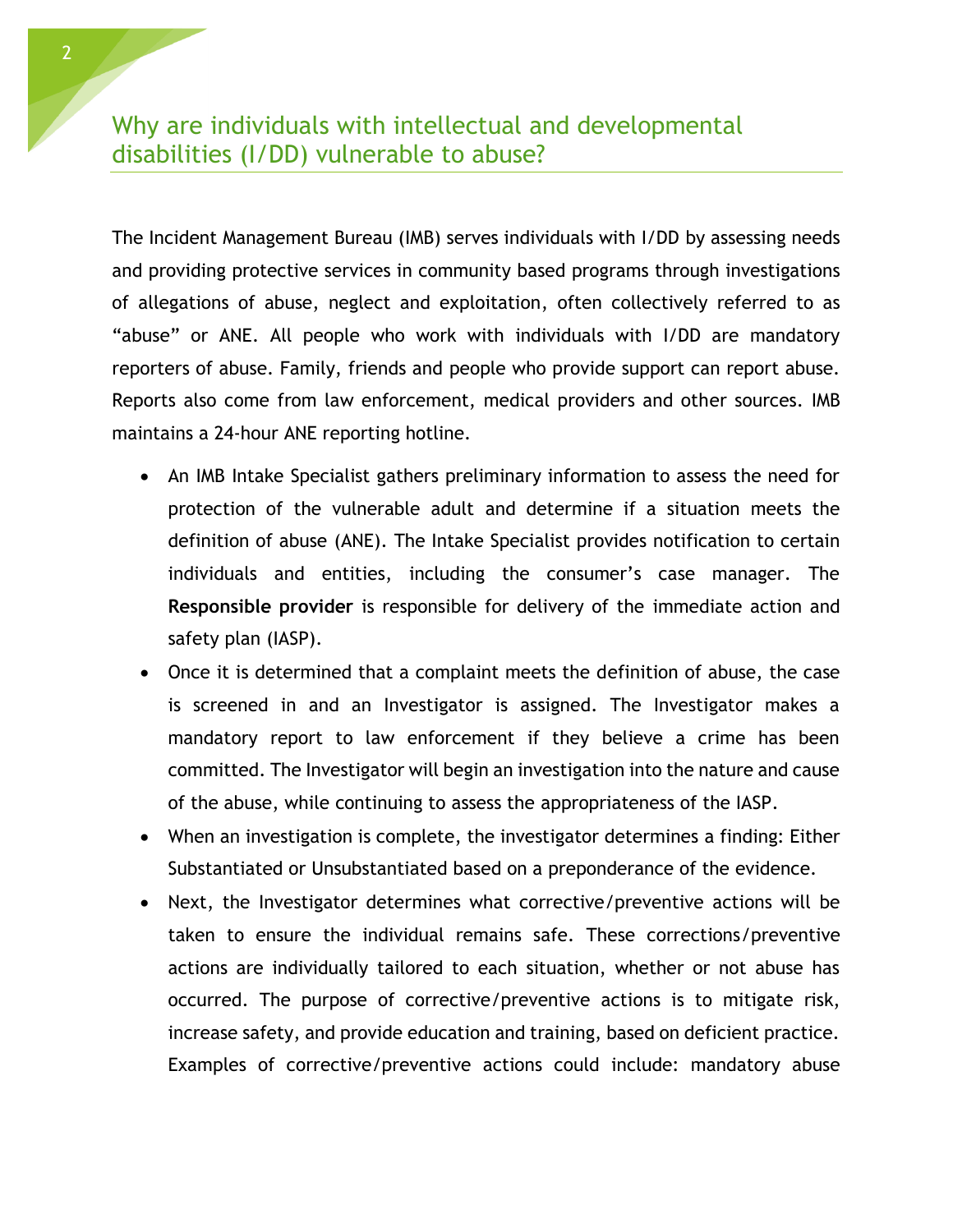reporting training for all program staff, updating the Individual Service Plan, and re-evaluating the need for increased supervision.

If an investigation is Substantiated, IMB may refer the investigation to:

- **Law Enforcement**: Notified anytime there is reasonable cause to believe that a crime has been committed. This often occurs at the beginning of an investigation.
- **Developmental Disabilities Supports Division**: Holds the state contract with all community based providers, and is responsible for corrective action functions for providers of services in individuals with developmental disabilities.
- **Licensing Boards**: Responsible for issuing sanctions, fines or other corrective action to licensed professionals (e.g. Nurses, Licensed Counselors, Social Workers, Physicians and Dentists).
- **Medicaid Fraud Unit**: Also investigates and prosecutes physical, sexual and financial abuse or neglect of consumers who receive Medicaid funding.
- **Employee Abuse Registry**: Established on January 1, 2006, the EAR is an electronic registry of persons with Substantiated registry referred abuse, neglect or exploitation that meet severity standards. It supplements other pre-employment screening requirements such as Caregiver Criminal History Screening (CCHS).
- **Internal Review Committee (IRC)**: Oversees the performance of community based providers to assure qualified providers are providing appropriate services under various Department contracts and agreements, including the DD Waiver, Mi Via Waiver and Medically Fragile Waiver.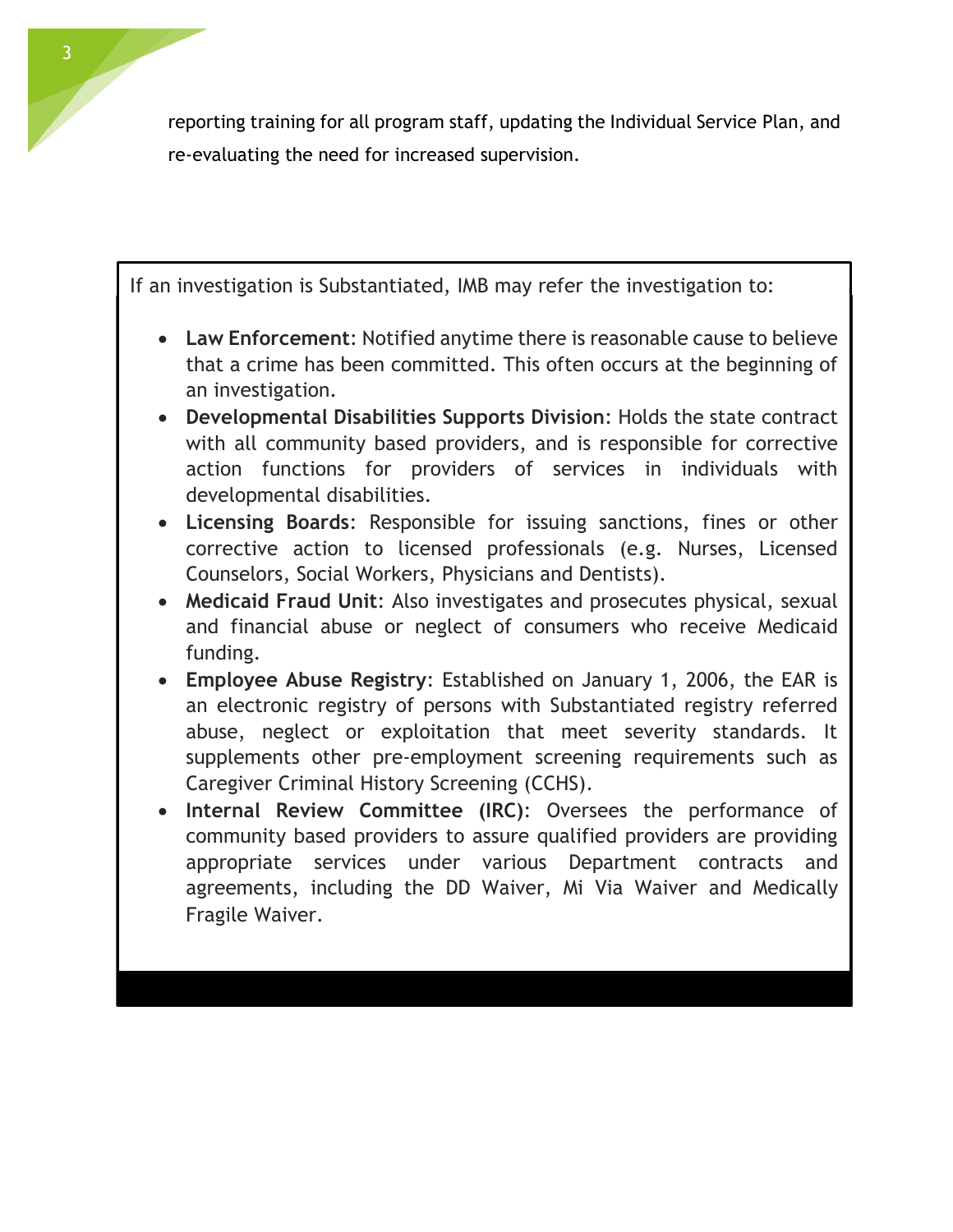In SFY15 law enforcement agencies were most likely to get involved in sexual, financial and physical abuse allegations. Exploitation cases were most likely to be successfully prosecuted. A law enforcement agency is notified any time there is reasonable cause to believe a crime has been committed.

## *Who do we serve?*

DHI and its partners provide supports and services to adults who meet eligibility criteria for the Medicaid DD Waiver and Mi Via Self-Directed Waiver programs. Intellectual disability is characterized by limitations both in intellectual functioning (reasoning, problem solving) and in adaptive behavior, which covers a wide range of everyday social and practical skills. This disability originates before the age of 18. "Developmental Disabilities" is an umbrella term that includes intellectual disability but also includes other disabilities that are apparent before the age of 22 and are likely lifelong. Some developmental disabilities are largely physical issues, such as cerebral palsy or epilepsy. Some individuals may have a condition that includes physical and intellectual disability, for example Down syndrome or fetal alcohol syndrome. Some people with developmental disabilities also have significant medical or mental health needs. In 2015, over 4,900 adults were enrolled in I/DD services through the DD Waiver or Mi Via Self-Directed Waiver programs.

In 2015, the overall number of investigations in the DD Waiver and Mi Via Self-Directed Waiver programs remained similar to the 2014 numbers. However, the new NMAC Administrative Rules enacted on July, 2, 2014 removed the requirement for providers to report Law Enforcement and Emergency Medical Service contacts with consumers, thereby reducing the overall number of calls received by Intake.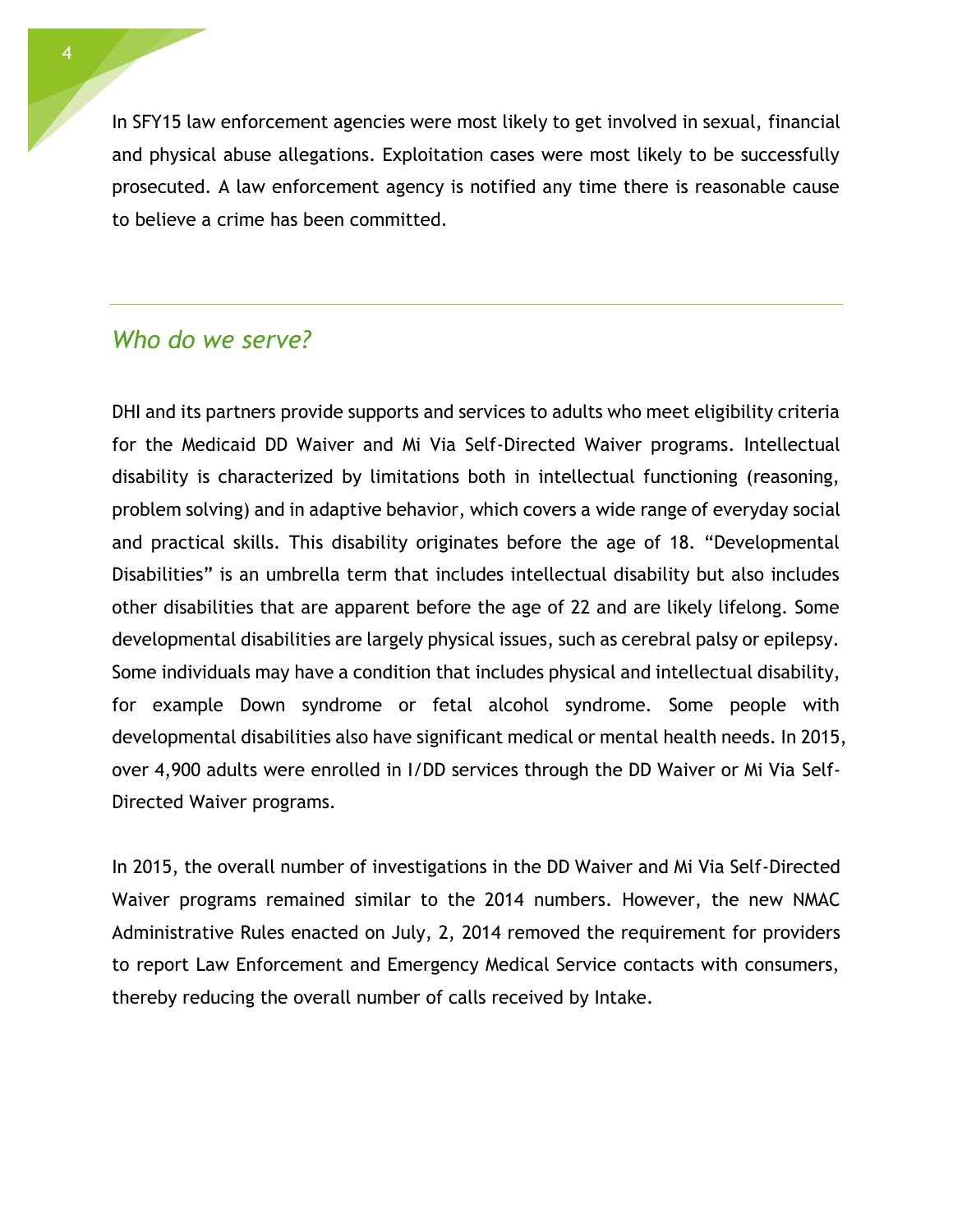#### **Mission Statement**

IMB exists to assure the health, safety, and well-being of individuals served on the DD waiver by investigating allegations of abuse, neglect, exploitation, suspicious injury, environmental hazard, and death.

# What is Abuse, Neglect or Exploitation?

Abuse is defined as:

- (1) knowingly, intentionally, and without justifiable cause inflicting physical pain, injury or mental anguish;
- (2) the intentional deprivation by a caretaker or other person of services necessary to maintain the mental and physical health of a person; or
- (3) sexual abuse, including criminal sexual contact, incest and criminal sexual penetration. NMAC 7.1.14.7(A).

Abuse can be physical (as described above): inflicting pain, injury, and/or mental anguish. It can also be sexual or verbal:

Sexual Abuse is defined as the inappropriate touching of a recipient of care or services for sexual purpose or in a sexual manner, and includes kissing, touching the genitals, buttocks, or breasts, causing the recipient of care or services to touch another for sexual purpose, or promoting or observing for sexual purpose any activity or performance involving play, photography, filming, or depiction of acts considered pornographic. Sexual conduct engaged in by an employee with a person for whom they are providing care or services is sexual abuse per se. NMAC 7.1.14.7(AA).

Verbal Abuse is defined as profane, threatening, derogatory, or demeaning language, spoken or conveyed with the intent to cause mental anguish. NMAC 7.1.14.7(EE).

Mental Anguish is defined as a relatively high degree of mental pain and distress that is more than mere disappointment, anger, resentment, or embarrassment, although it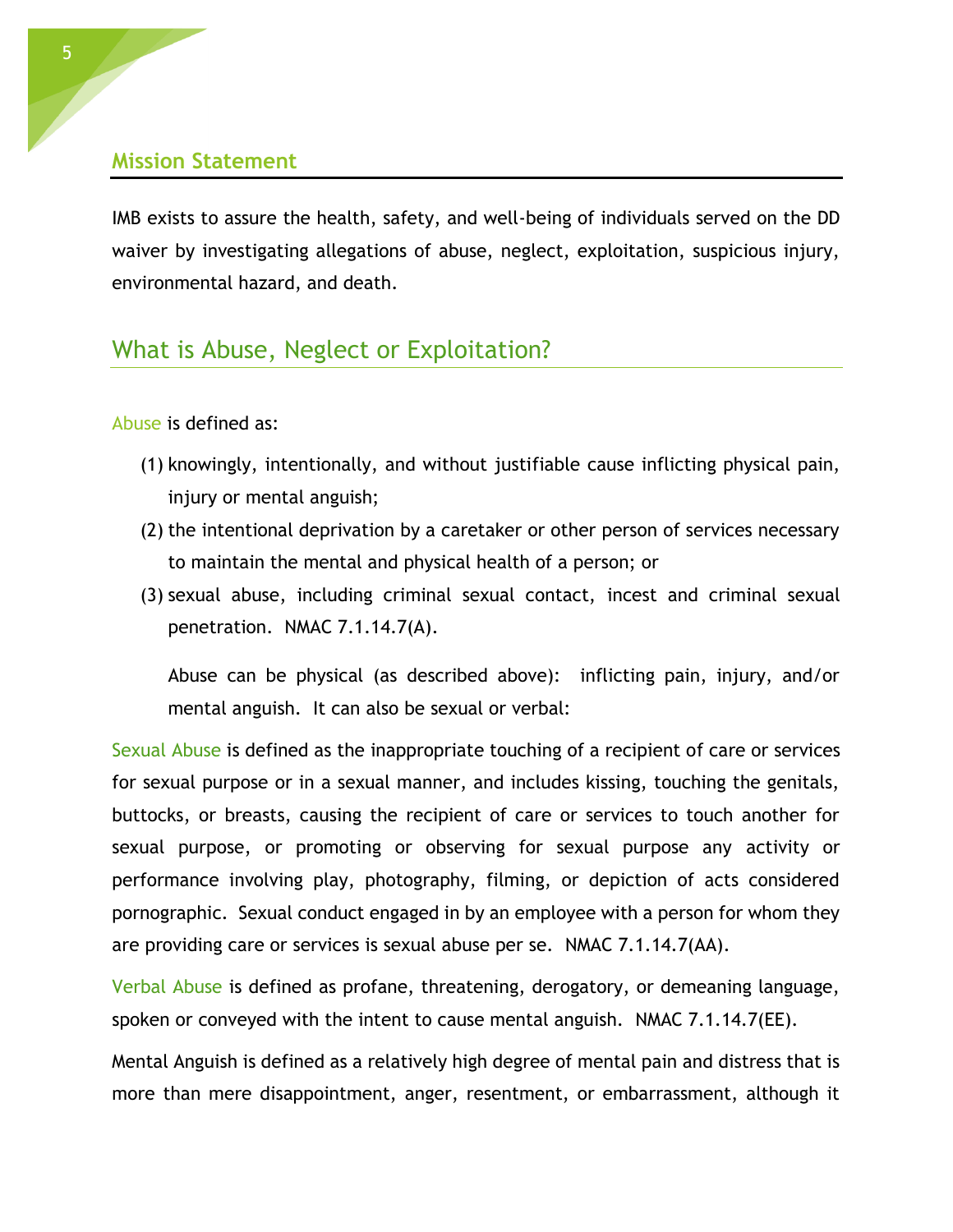may include all of these, and is objectively manifested by the recipient of care or services by significant behavioral or emotional changes or physical symptoms. NMAC 7.1.14.7(Q).

Neglect is defined as the failure of the caretaker to provide basic needs of a person, such as clothing, food, shelter, supervision, and care for the physical and mental health of that person. Neglect causes, or is likely to cause harm to a person. NMAC 7.1.14.7(S).

Exploitation is defined as an unjust or improper use of a person's money or property for another person's profit or advantage, financial, or otherwise. NMAC 7.1.14.7(K).

Suspicious Injuries: Suspicious injuries are not defined in the NMAC, however, some examples of suspicious injuries include:

- A patterned bruise, no matter its size, that is in the shape of an identifiable object such as a belt buckle, shoe, hanger, etc.
- Unexplained serious injuries or multiple bruises, cuts, abrasions.
- A spiral fracture.
- Dislocated joints (e.g. shoulders, fingers).
- Facial or head injuries (e.g. black eyes, injuries to the scalp).
- Bruising to an area of the body which does not typically or easily bruise (e.g. midline – stomach, breasts, genitals or middle of the back).
- Injuries that are not consistent with what is reported to have happened, for example:
	- $\circ$  bruising to the inner thighs are explained to have been sustained in a fall that happened in the driveway.
	- o injuries explained as caused by self-injury to parts of the body the consumer has not previously injured or cannot access.
	- o Injuries are explained as having been caused by another consumer but the consumer has no history of such behavior or there is no documentation of an incident.
- A pattern of injuries such as injuries recurring during certain shifts or at certain times of the day.
- The explanation for how an injury occurred is not reasonable, probable, or is unlikely.
- Petechiae (definition: pinpoint round spots appearing on the skin as the result of bleeding under the skin or the result of minor hemorrhages caused by physical trauma).
- The consumer is repeatedly injured when certain staff is working, even when there is an explanation of how the injury occurred.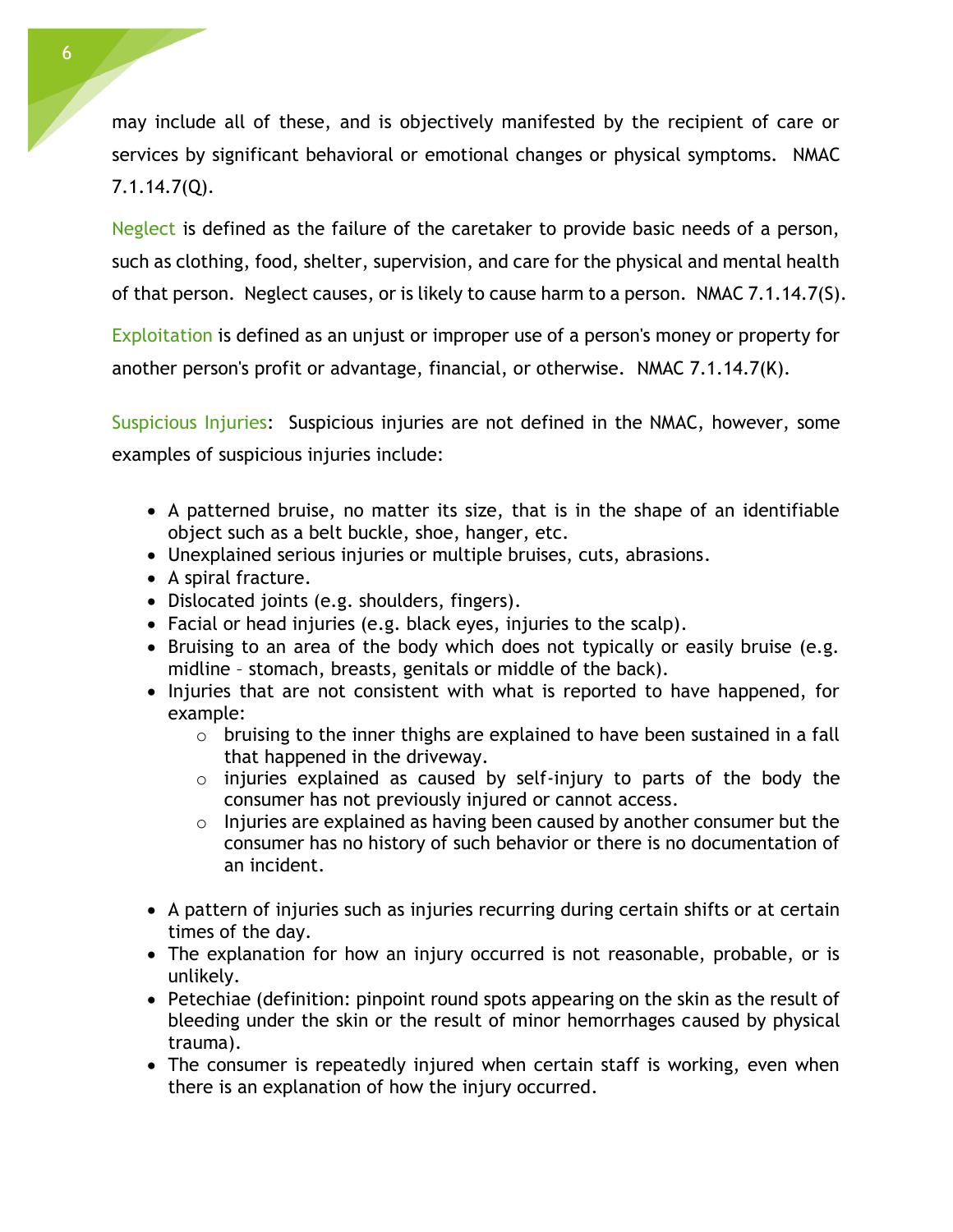Environmental Hazard: A condition in the physical environment which creates an immediate threat to health and safety of the individual. NMAC 7.1.14.7(J).

## Immediate Action and Safety Plan (IASP)

The need for an Immediate Action and Safety Plan (IASP) is assessed in all types of settings and regardless of the investigation findings. Some examples of protective services include:

- Arrange for an adult to stay somewhere temporarily or a permanent move;
- Change the adult's phone number or email address;
- Change locks at the adults residence;
- Provide domestic violence shelter information or other domestic violence resources;
- Offer and assist with safety planning;
- Offer information on obtaining a protection order (restraining
- order, stalking order, sexual assault order);
- Assist with obtaining medical assistance or assessment;
- Staff person accused of abuse is put on administrative leave or moved to a different position.

### Categories of Protective Services

- Advocacy
- Alternative living arrangement
- **Counseling**
- Legal Services Medical
- Services • Mental state
- examination
- Physical state

## Abuse Reporting

 $\overline{a}$ 

According to Dr. Nora Baladerian in the *2012 National Survey on Abuse of People with Disabilities*, <sup>1</sup> "Nearly half of victims with disabilities did not report abuse to authorities.

<sup>&</sup>lt;sup>1</sup> The National Survey on Abuse of People with Disabilities, authored by Dr. Nora Baladerian, Thomas F. Coleman and Jim Stream for the 2013 Spectrum Institute, disability and abuse project.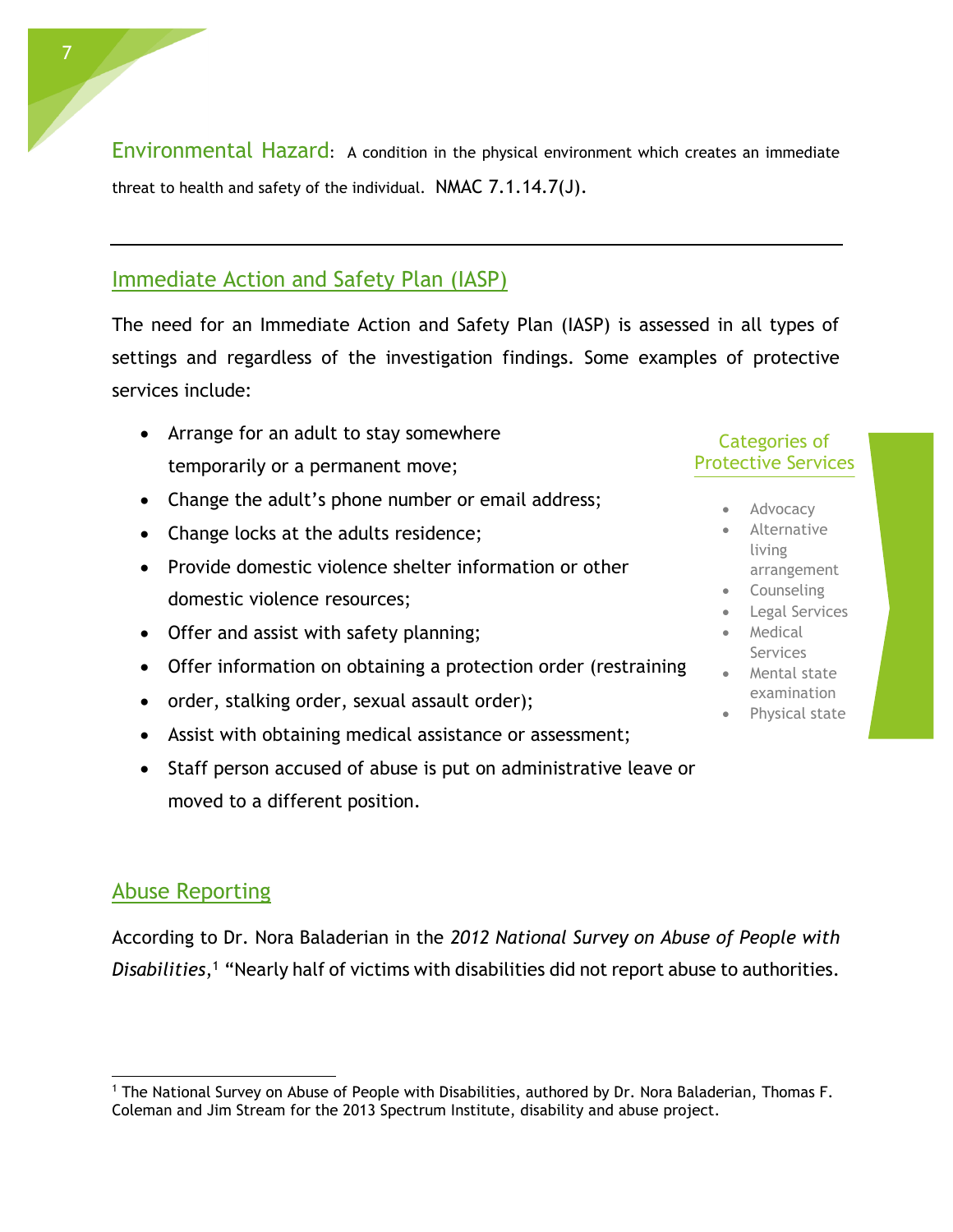Most thought it would be futile to do so. For those who did report, nearly 54% said nothing happened. In fewer than 10% of reported cases was the perpetrator arrested."

Dr. Baladerian's research indicated 87% of the respondents reported verbal-emotional abuse, 51% reported physical abuse, 42% reported sexual abuse, 37% reported neglect, and 32% reported financial abuse.

We know through Dr. Baladerian's research and others that reporting of abuse, neglect and exploitation is low. Abuse reporting increases significantly when family members are involved in their loved one's care, so educating family members of individuals with I/DD is crucial in increasing reporting.

The Incident Management Bureau maintains a 24-hour Hotline for reporting abuse at (800) 445-6242. See NMAC 7.1.14 for Incident Reporting Requirements for Community Providers.

Dr. Baladerian developed "A Guide on Responding to Suspected Abuse of People with Developmental Disabilities" with ten tips for family members.<sup>2</sup>

- 1. Know and believe that abuse can happen to your loved one.
- 2. Become familiar with the signs of abuse. Any signs of injury, changes in behavior, mood, communication, sleep or eating patterns are included.
- 3. When you suspect something is wrong honor your feeling and take action immediately.
- 4. When you suspect abuse, call a child or adult protective services agency and the police.
- 5. Do not discuss your suspicions with anyone at the program where you believe abuse is occurring, as they may deny any problems, punish your loved one, and attempt to destroy any evidence that may exist.
- 6. Remove your loved one from the program immediately.
- 7. If there are injuries or physical conditions, take your loved one to a physician, not only to diagnose and treat the condition, but create documentation of your visit and the findings.
- 8. Create a document in which you write all of your activities. Begin with when you first suspect abuse or neglect. Where were the signs or signals you noticed? Write the dates of these, and if there were injuries, detail what they were, their appearance, and where on the body you saw them. If staff gave an explanation, record this in your file.

 $\overline{a}$ 

 $<sup>2</sup>$  A Guide on Responding to Suspected Abuse of People with Developmental Disabilities, by Dr. Nora</sup> Baladerian through the Disability and Abuse Project.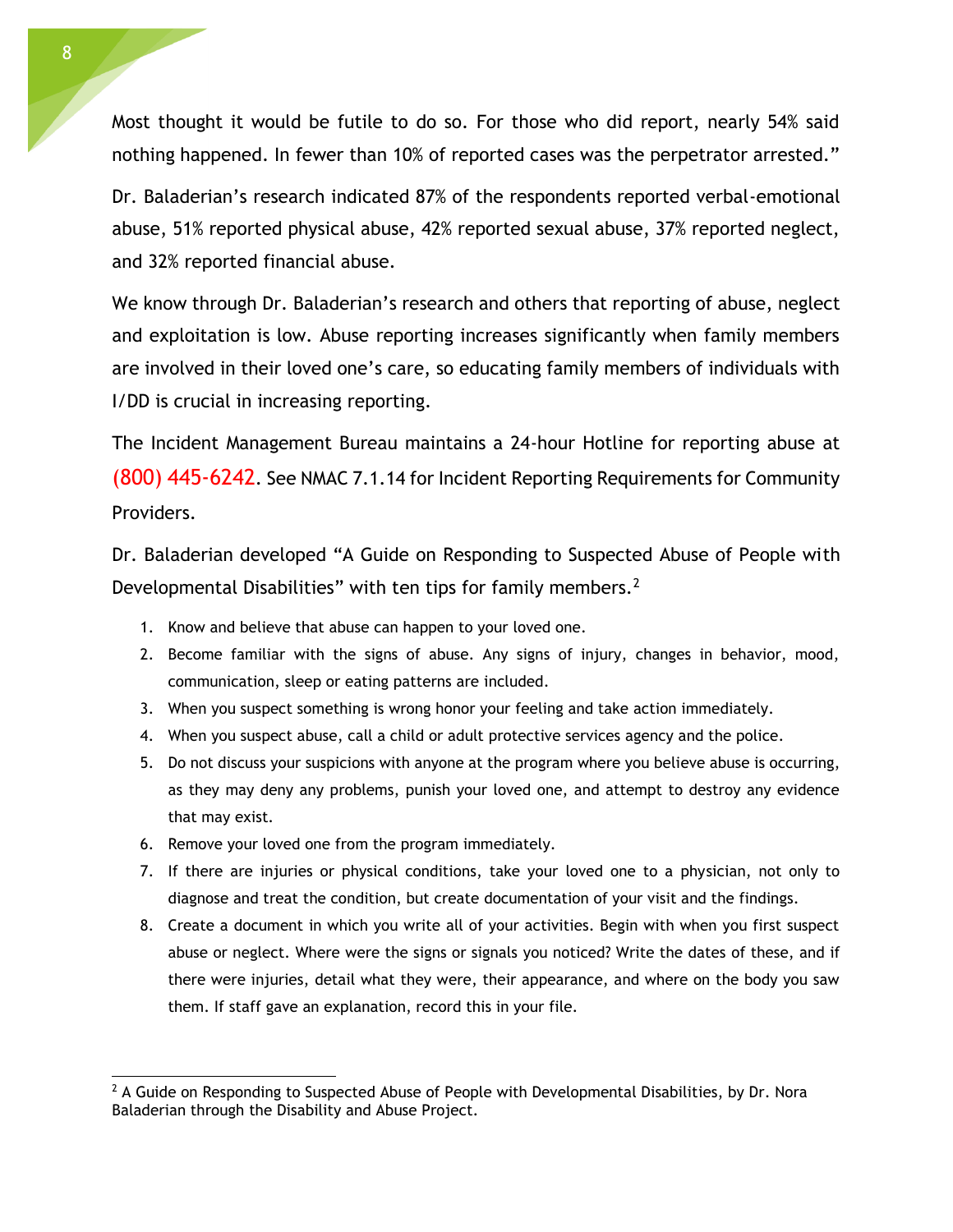- 9. Notify the Regional Center representative of your findings, suspicions and actions or your disability program in your state.
- 10. Get a police report. Contact the Victims of Crime program in your area and seek their support for reimbursement of costs and therapy for the family.





Mi Via Self-Directed Waiver programs in FY15.

For purposes of service delivery, the Department of Health has divided the state of New Mexico into five Regions. Each Regional Office is responsible for the delivery of DOH services in their region. The IMB has established an investigative presence in each Region to correspond with their DOH counterparts in the other DOH Divisions and Bureaus.

This allows the Investigators to become familiar with the Community Based Providers in their Region, and to work collaboratively with the local providers and the Developmental Disabilities Support Division (DDSD) staff to address issues specific to their programs, and their unique population of consumers.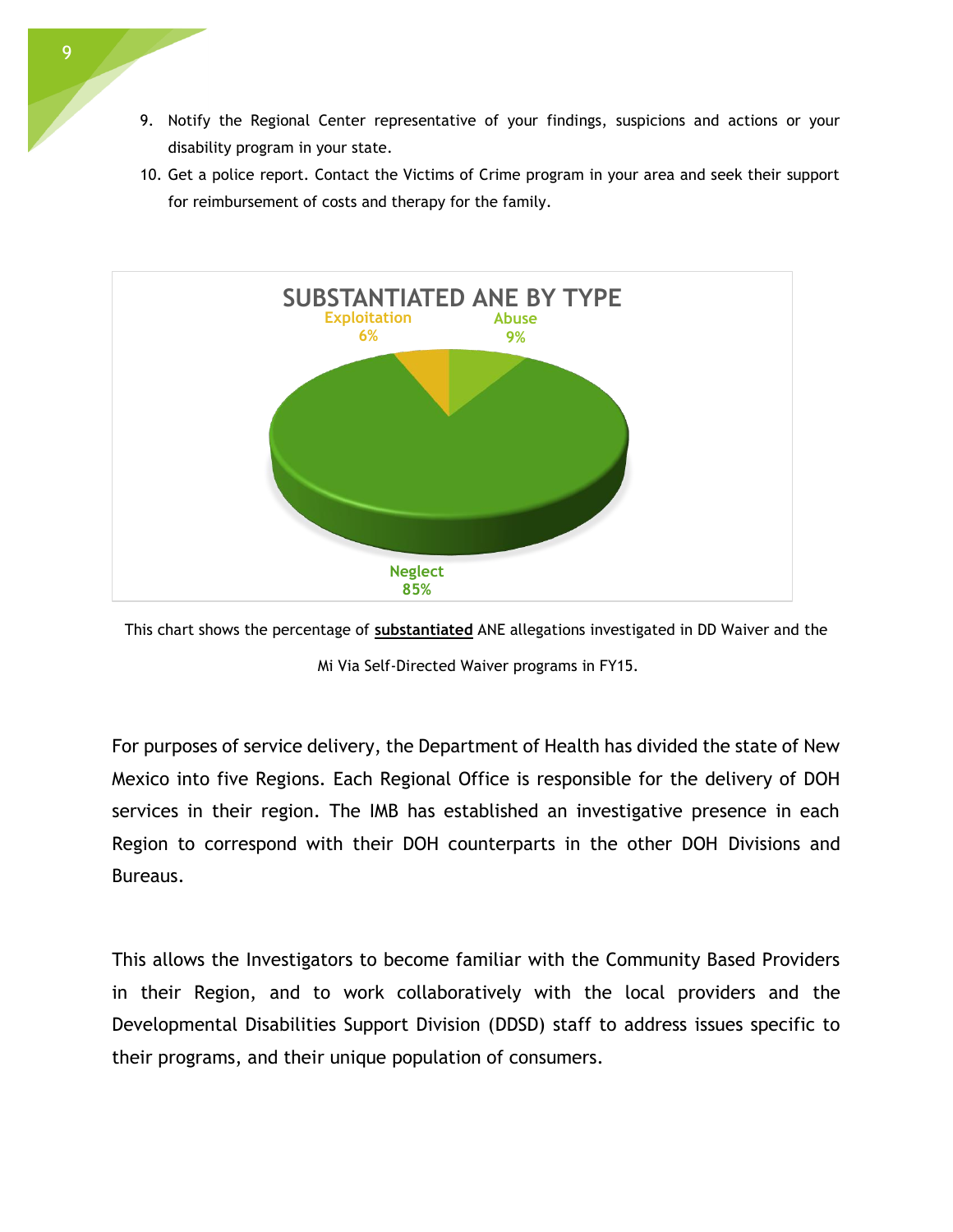

This chart shows the percentage of ANE investigations assigned in each region of the state for FY15.

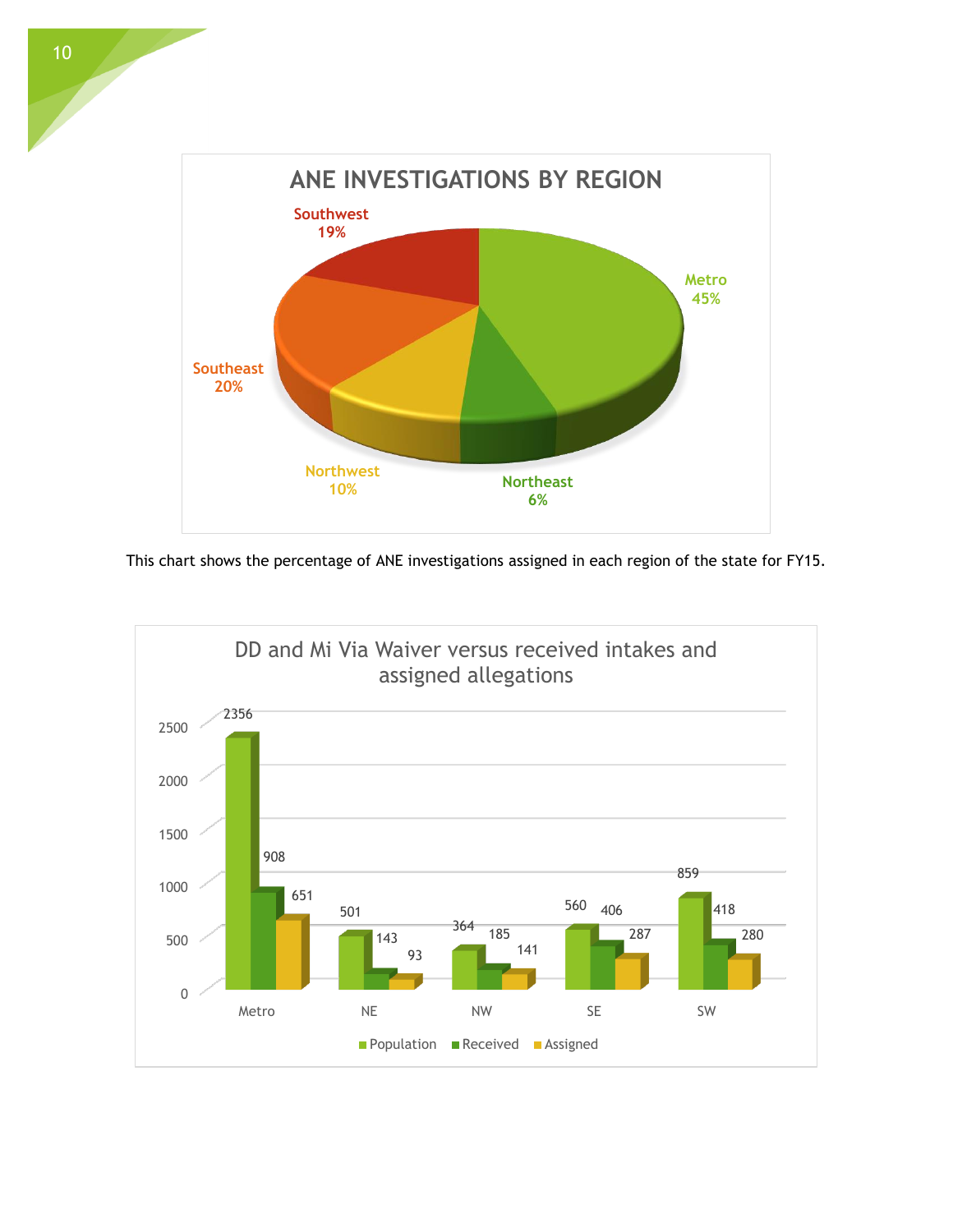This graph show the number of investigations received and assigned in comparion to the DD waiver and Mi Via waiver population in each region.



*While males and females were equally likely to become victims of substantiated ANE overall, in FY2015 females were slightly more often to be victims of sexual and physical abuse, and more males were victims of neglect. Exploitation was nearly equal.*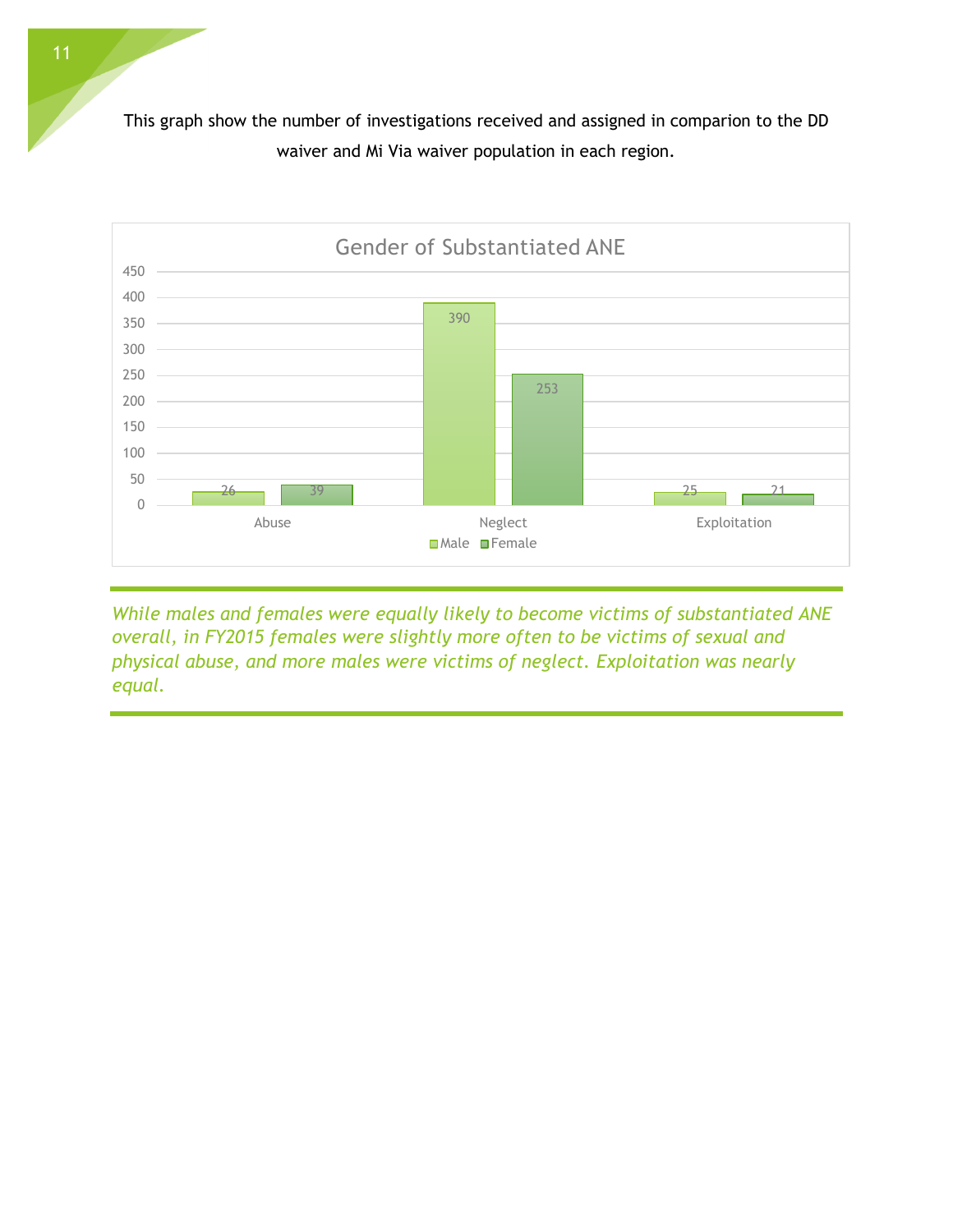

#### **Summary**

As evidenced by the above chart, substantiated allegations of abuse, neglect and exploitation of individuals with I/DD is on the increase; however, we believe this is most likely due to an increase in reporting and an increase in the Waiver population. With the changes to the NMAC rules in July 2014, the IMB has put significant resources toward educating community based providers about their responsibility to report. While the prevelance of ANE is too high, we believe we are on the right track. Without a high rate of reporting, we aren't able to address the underlying issues that lead to ANE. Through continued work with our partners, community based providers and other stakeholders, we will continue to work to reduce the incidence of abuse, neglect and exploitation in the I/DD population.

By far the biggest category of ANE is neglect; the failure of a caregiver to provide the services necessary to maintain the health and welfare of the consumer. Using IMB data to look for trends, we can work with our DDSD partners to target specific training to direct care staff. In the future, the IMB will track the "fatal five." The fatal five are the five most common reasons people with I/DD die prematurely. The fatal five includes aspiration, constipation, dehydration, seizures and sepsis. By tracking neglect